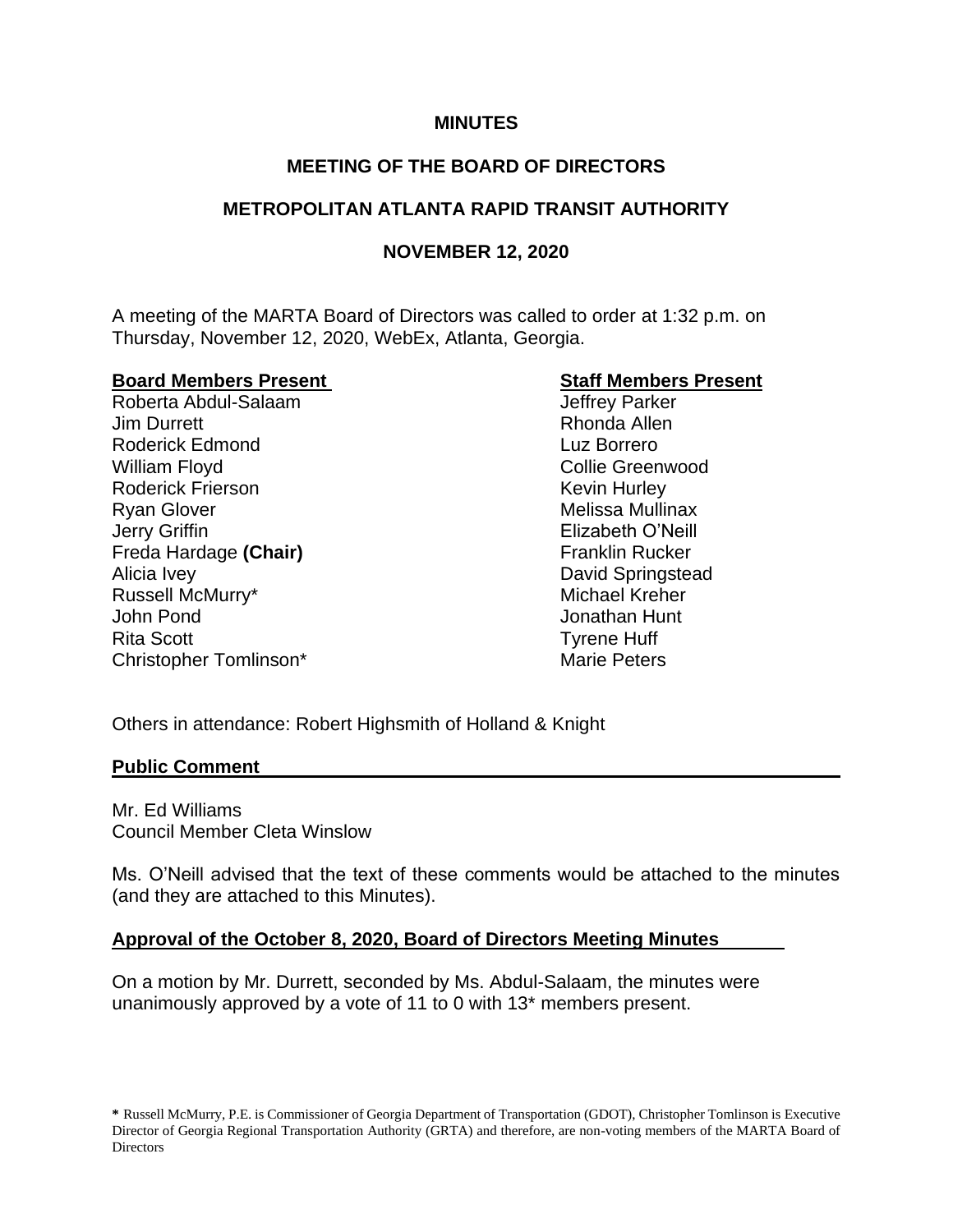## **Resolution Authorizing the Chair of the Metropolitan Atlanta Rapid Transit Authority Board of Directors to Execute an Amendment to the General Manager/CEO Employment Agreement to Extend the Term of the Agreement and Effectuate Various Changes**

On a motion by Mr. Durrett, seconded by Mr. Pond, the resolution was unanimously approved by a vote of 11 to 0 with 13\* members present.

## **Planning & Capital Programs Committee Report**

Dr. Edmond reported the Planning & Capital Programs Committee met on November 2, 2020, and approved the following resolutions:

- 3a. Resolution Authorizing an Increase in the Contractual Authorization for Vibration and Acoustical Consulting Services
- 3b. Resolution Authorizing the Solicitation of Proposals for the Procurement of Job Order Contracting (JOC) 3.0 Program RFP 47533
- 3c. Resolution Authorizing the Solicitation of Proposals for the Procurement of Specialized Professional Services, RFP P47520

On a motion by Dr. Edmond, seconded by Mr. Durrett, resolutions '3a, 3b and 3c' were unanimously approved by a vote of 11 to 0 with 13\* members present.

## **Operations and Safety Committee Report**

Mr. Griffin reported the Operations and Safety Committee met on November 2, 2020, and approved the following resolutions:

- 4a. Resolution Authorizing the Rejection of Bids Received for the Procurement of Bus Midlife Overhaul Labor, IFB B44856
- 4b. Resolution Authorizing the Procurement of Body Worn Cameras for the MARTA Police Department

Mr. Griffin requested that resolution 4b be tabled.

On a motion by Mr. Griffin, seconded by Mr. Durrett, resolution 4a was unanimously approved by a vote of 11 to 0 with 13\* members present.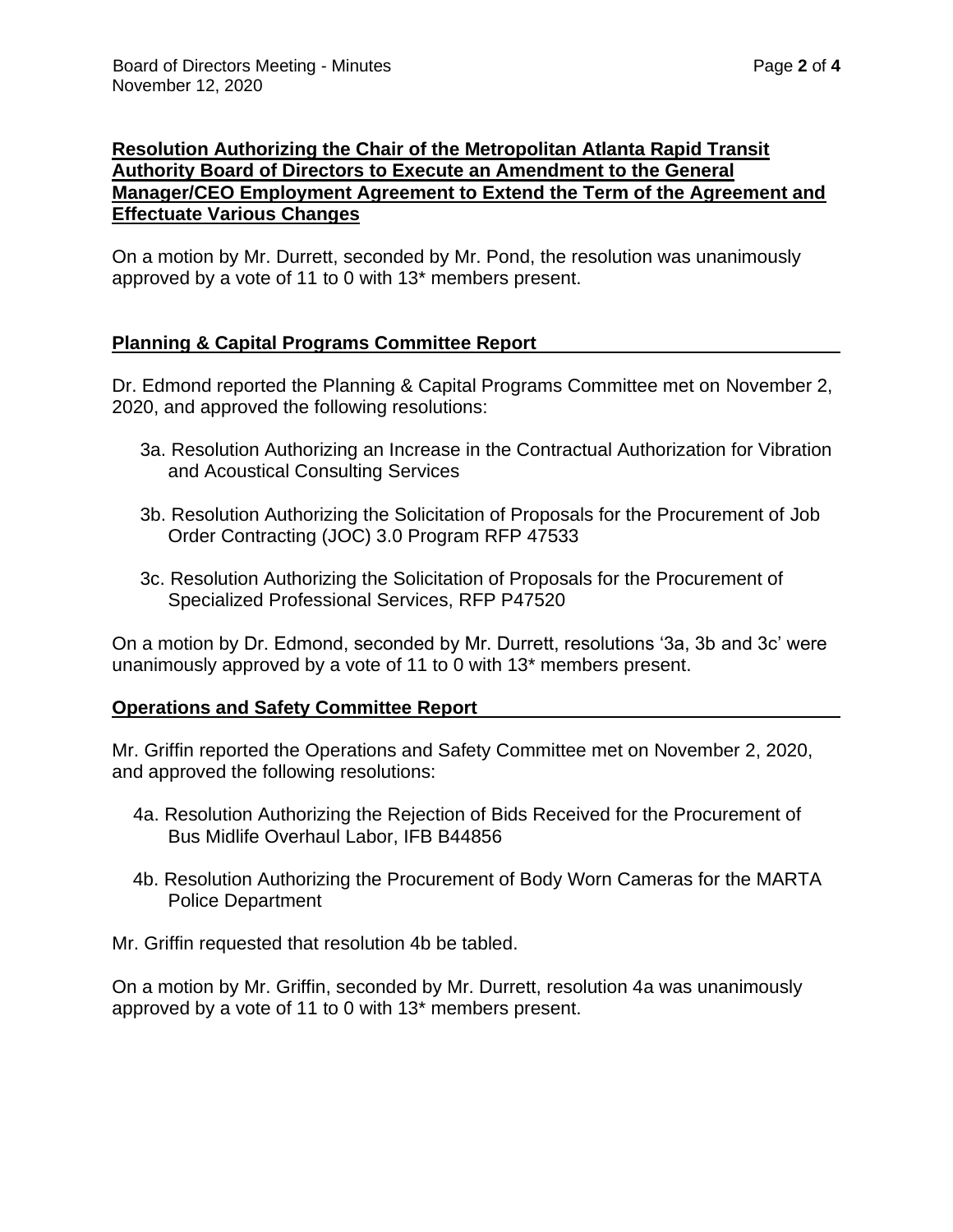The Committee received the following briefings:

- a) Briefing Fire Safety
- b) Briefing Bus and Rail Operations Key Performance Indicators (KPIs) Update

#### **Business Management Committee Report**

Mr. Frierson reported the Business Management Committee met on November 2, 2020, and approved the following resolutions:

- 5a. Resolution Authorizing the Solicitation of Proposals for the Procurement of Consulting Services for Group Benefit Plans, RFP P46683
- 5b. Resolution Authorizing the Modification of a Contractual Authorization for Additional Funds for the Multi-Functional Printers (MFPs) Lease and Maintenance Services, RFP P33231
- 5c. Resolution Authorizing the Solicitation of Proposals for the Procurement of Multi- Functional Printers (MFPs) Lease and Maintenance, RFP P47640

On a motion by Mr. Frierson, seconded by Mr. Durrett, resolutions '5a, 5b and 5c' were unanimously approved by a vote of 11 to 0 with 13\* members present.

The Committee received the following briefings:

- a) Briefing Technology
- b) Briefing Year End FY 2020 Financial Highlights and Key Financial Performance Indicators

#### **Resolution authorizing the settlement of legal action - Marquis Gamble v. MARTA-Civil Action Number 2019-CV-324007**

On a motion by Mr. Ashe, seconded by Ms. Ivey, the resolution was unanimously approved by a vote of 11 to 0 with 13\* members present.

#### **Other Matters**

None